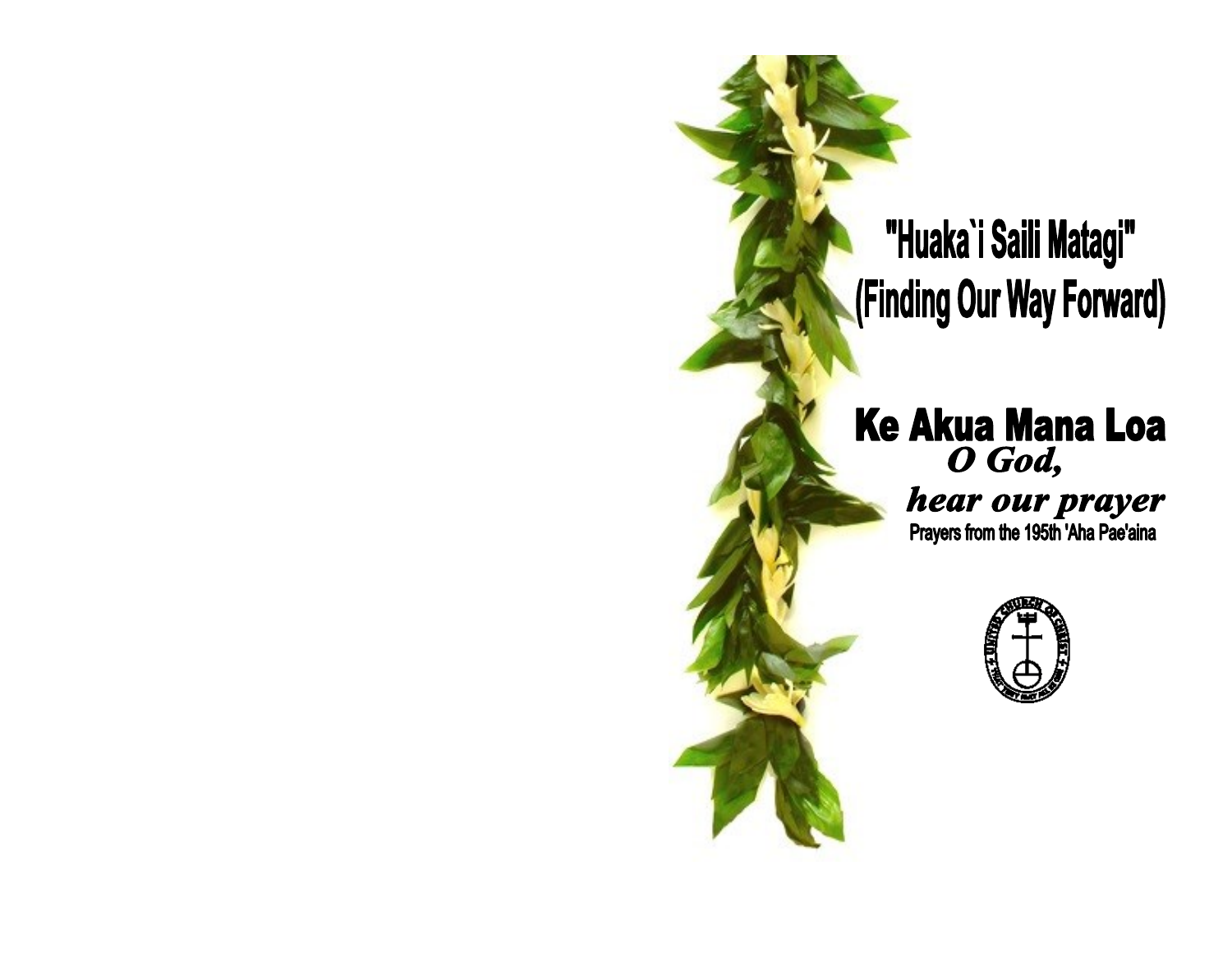# **'Aha Pae'Aina Prayer**

Prayer by delegates to the 195th 'Aha Pae'aina Music by Ken Makuakane

Bind us together our God Sharing our love in your infinite ways Breathe your aloha in us Walk closely beside us through all of our days



*Ke Akua Mana Loa O God, hear our prayer.* 

God of grace, God of mercy We are created to be just like you God of love, God of peace Forgive us, receive us, we call out to you

#### **CHORUS**

Open our hearts and our minds Discerning your spirit, we welcome you in Joy overflowing our hearts Show us your vision so we can begin

**CHORUS**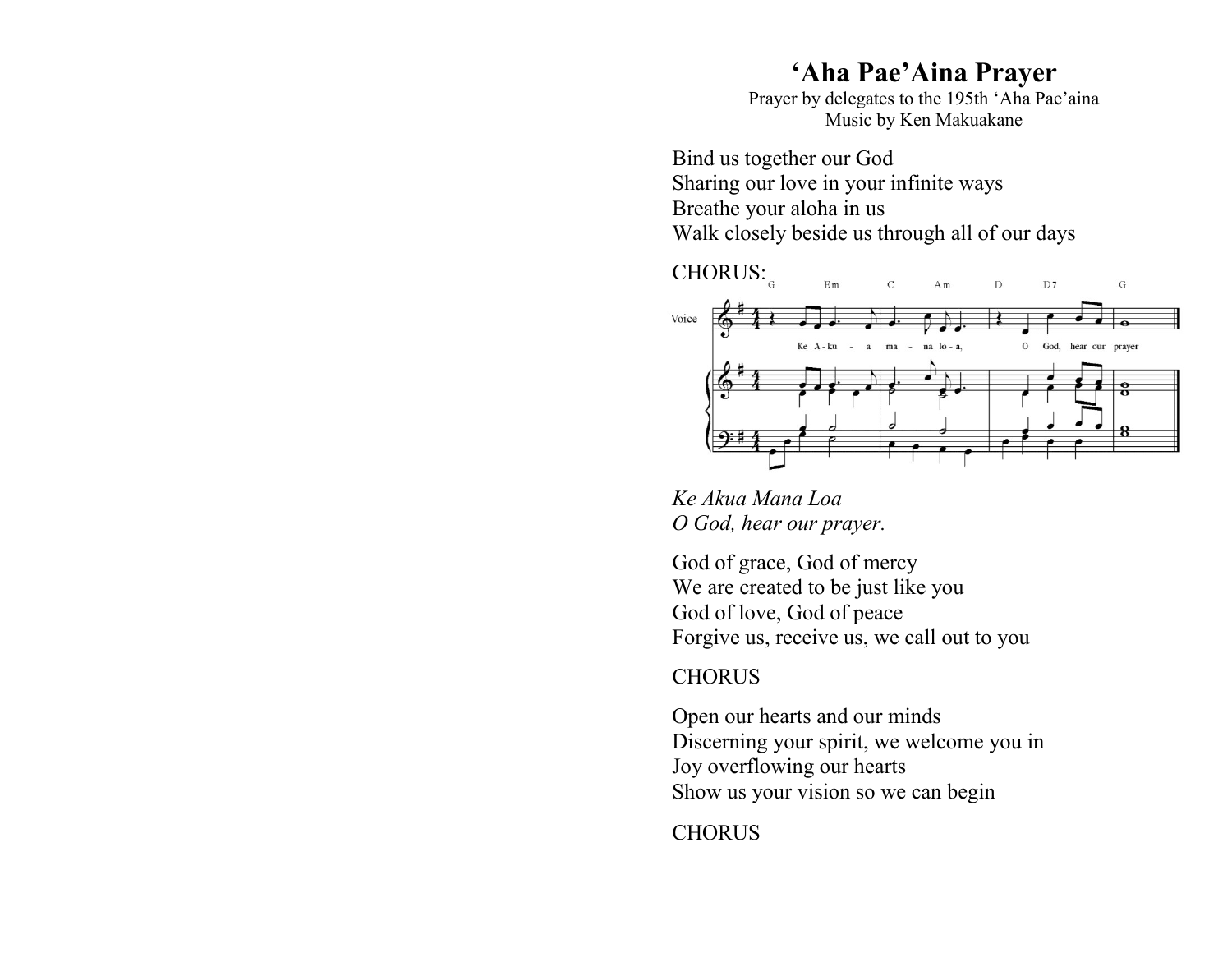In response to a recent [assessment](http://www.hcucc.org/hcucc-assessment) of the Hawai'i Conference and the Hawai'i Conference Foundation, a strategic planning process was launched at the  $195<sup>th</sup>$  'Aha Pae'aina in 2017.

#### **About the process**

Starting in September 2017, the Conference began developing a strategic plan to guide its future. A strategic planning consultant, Cynthia Scherr, was hired to help facilitate this process. The purpose of the strategic plan is to unite under a shared vision that will guide the Conference into a spiritually rich and fulfilling future.

**Strategic Planning Team:** The Conference Council appointed a strategy team to work with consultant Cynthia Scherr and incoming Intentional Interim Conference Minister Gabrielle Chavez.

Members of the team are: Jack Belsom (Waiola UCC); Robinson Fredrick (Central Union Church); Mary Herbig (UCC-Judd Street); Roberta Jahrling (Kaumakapili Church); Wryen Keoki Kiwaha (Puka'ana Congregational Church); Jeannie Thompson (Kapa'a UCC); Iese Tuuao (Acting Conference Minister); and Lori Yamashiro (Conference staff).

The strategic planning team will provide insight, guidance and connection with congregations. More information will be shared as strategic planning progresses. Feel free to contact members of the strategy team or Cynthia, through the Conference Office, if you have thoughts or comments you would like to contribute.

#### *From Scherr Memo, June 2017*

Participants at the 2017 'Aha Pae'aina discussed the qualities of God's presence that they experience personally and that reflect their deepest desires and longings for the Conference. Some of the adjectives people used included: *big and generous, connection, unconditional love, opportunity, boundless, shepherd, surprise, clarity, aggressive, willing to call us out, mystery, patience, joyful, transcendent and still speaking.*

Small groups then composed prayers for strategic planning which Ken Makuakane synthesized into one prayer set to music.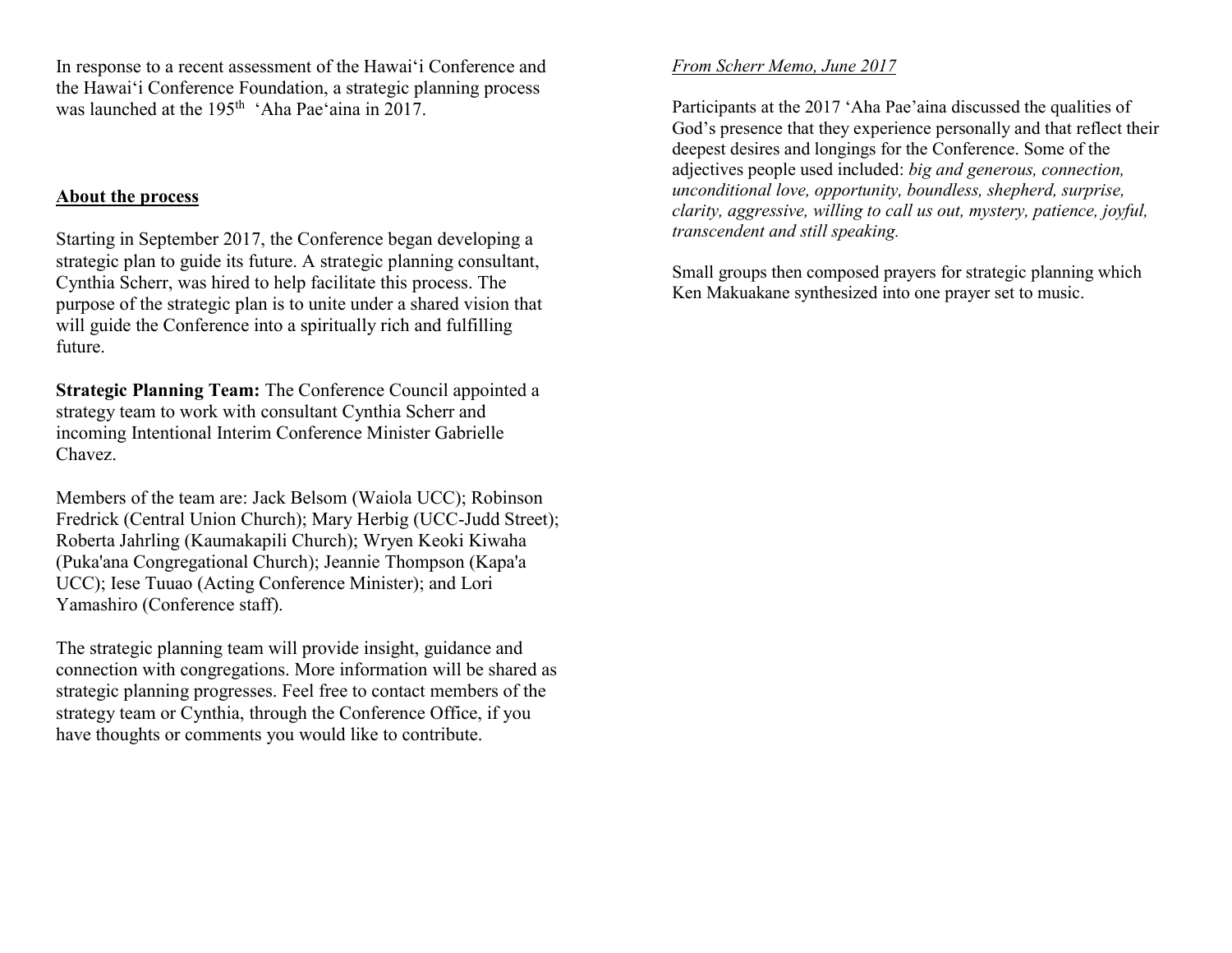### **Small Group Prayers**

Loving & Caring Father,

We thank you for Ohana, the HCUCC Conference uniting us spiritually through this conference. We seek your guidance pathway harmoniously in our journey. Open our hearts to whatever your calling is. Help us focus on our strength in working together. Help us to listen to your quiet focus. Turn our eyes upon Jesus and His cross. God of grace, God of mercy,

Ke Akua Mana Loa

Oh God, hear our prayer.

## Ke Akua,

- Let your awesomeness spill over upon us and to our family, friends, and neighbors. May our spirits overflow with joy as we see you revealed in our midst. Continue to breathe your aloha upon all our churches.
- As you are infinite and all powerful, replenish our souls with peace and comfort that we may walk in your ways of love and unity.

We can glorify God even in our disabilities.

God of grace, God of mercy,

Ke Akua Mana Loa

Oh God, hear our prayer.

Le Atuae, Ke Akua, Yokwe, Kami-sama,

O God, help us to find purpose and meaning. Open our hearts to one another. Heal us from divisions and wounded hearts, for otherwise we would not be in this open space. Thank you for the past and the present. Guide us; give us wisdom; give us compassion. May each voice be heard. God of grace, God of mercy, Ke Akua Mana Loa Oh God, hear our prayer.

God of the past and of the future,

We thank you for the opportunity to gather for this event, sharing our love and experiences. You know us intimately and love us fiercely. We wish to honor those who have come before us and those who will come after us, asking for your guidance with youth and bringing the ages together for a common purpose. We have no vision unless we find your vision.

We call on you to call us out.

When we perpetuate the evil of silencing others

When we are not true to ourselves

When we live in negativity rather than hope

God of grace, God of mercy,

Ke Akua Mana Loa

Oh God, hear our prayer.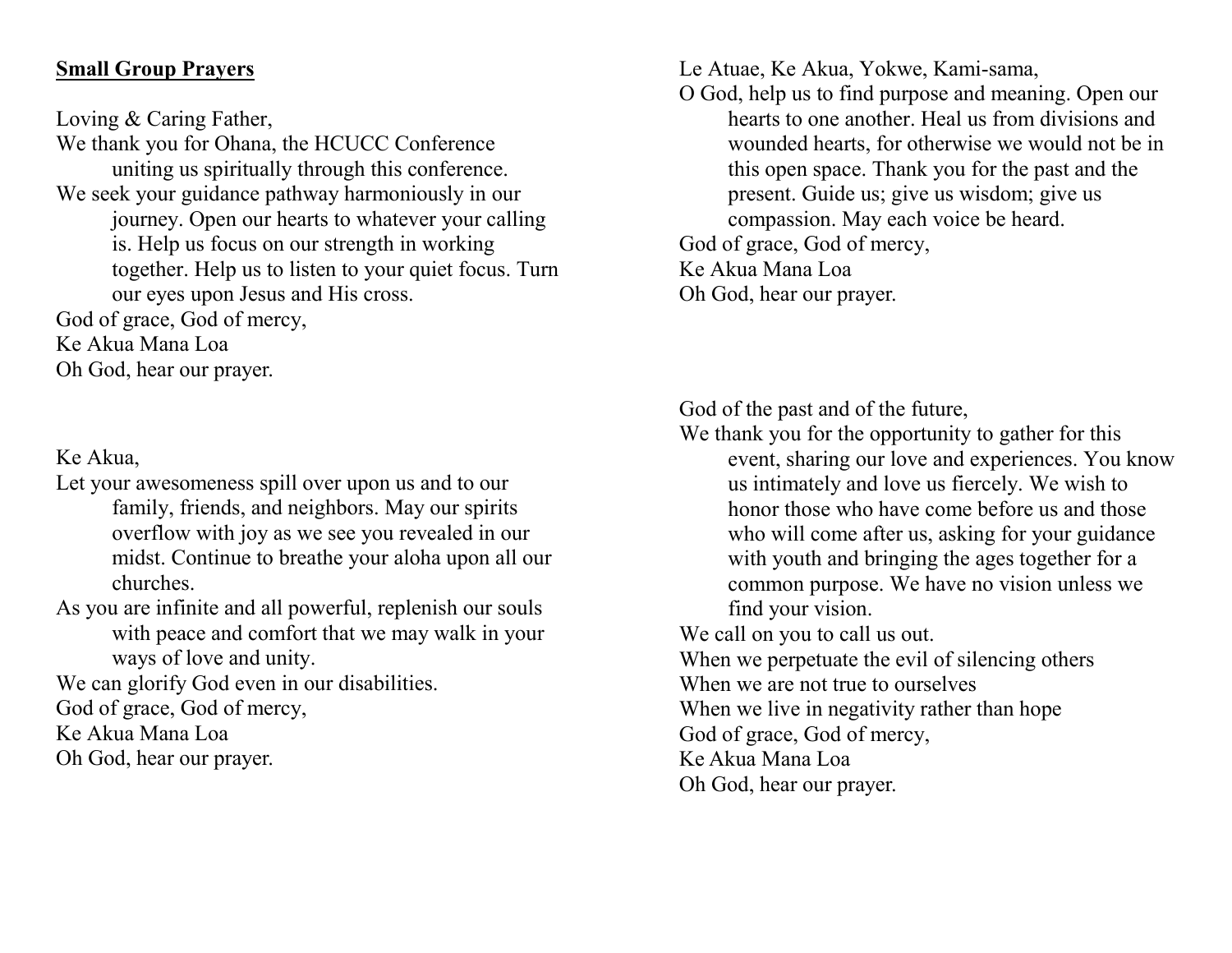Ke Akua,

We ask for your continued guidance, love and strength in giving unity to our home and sister churches. Bless everyone present here today as well as their ohana. Please give us grace, peace, hope, and love. Let us be obedient to you always. We love you, Lord! God of grace, God of mercy,

Ke Akua Mana Loa

Oh God, hear our prayer.

Lead Holy Spirit Unite us, faithful healer In your faith-filled peace. God of grace, God of mercy, Ke Akua Mana Loa Oh God, hear our prayer.

God, forgive us our sins That we might come before you, Cleansed in your righteousness. Please guide us to understand your purpose On our journey into the future. Help us to overcome our divisions And unify us. In the ever-widening expanse of our lives, May our hopes and dreams Shine like stars before life's journey. God of grace, God of mercy, Ke Akua Mana Loa Oh God, hear our prayer.

Prue Lun Luem Papa tumasr inkusrao Elos oal paye Tokosra lalos tuku Orekma nu falu Kiteh kut len se inge Ma kut mongo misenge A nunak munas nu sesr Ke ma koluk Oana kut nunak munas Nu sin mwet su Orekma koluk nu sesr A tia kol kut in mwel Ah eis kut lac liki Ma koluk lasr Tuh tokosra lalos A ku A wolana ma patpat God kulang, God pakoten God of grace, God of mercy

Loving and Gracious God, We give you thanks for all your creation and the peace and joy it brings Open our hearts and minds to further possibilities Strengthen our relationships, one with another Help us keep our senses of humor We are many parts; make us one in the body of Christ. God of grace, God of mercy, Ke Akua Mana Loa Oh God, hear our prayer.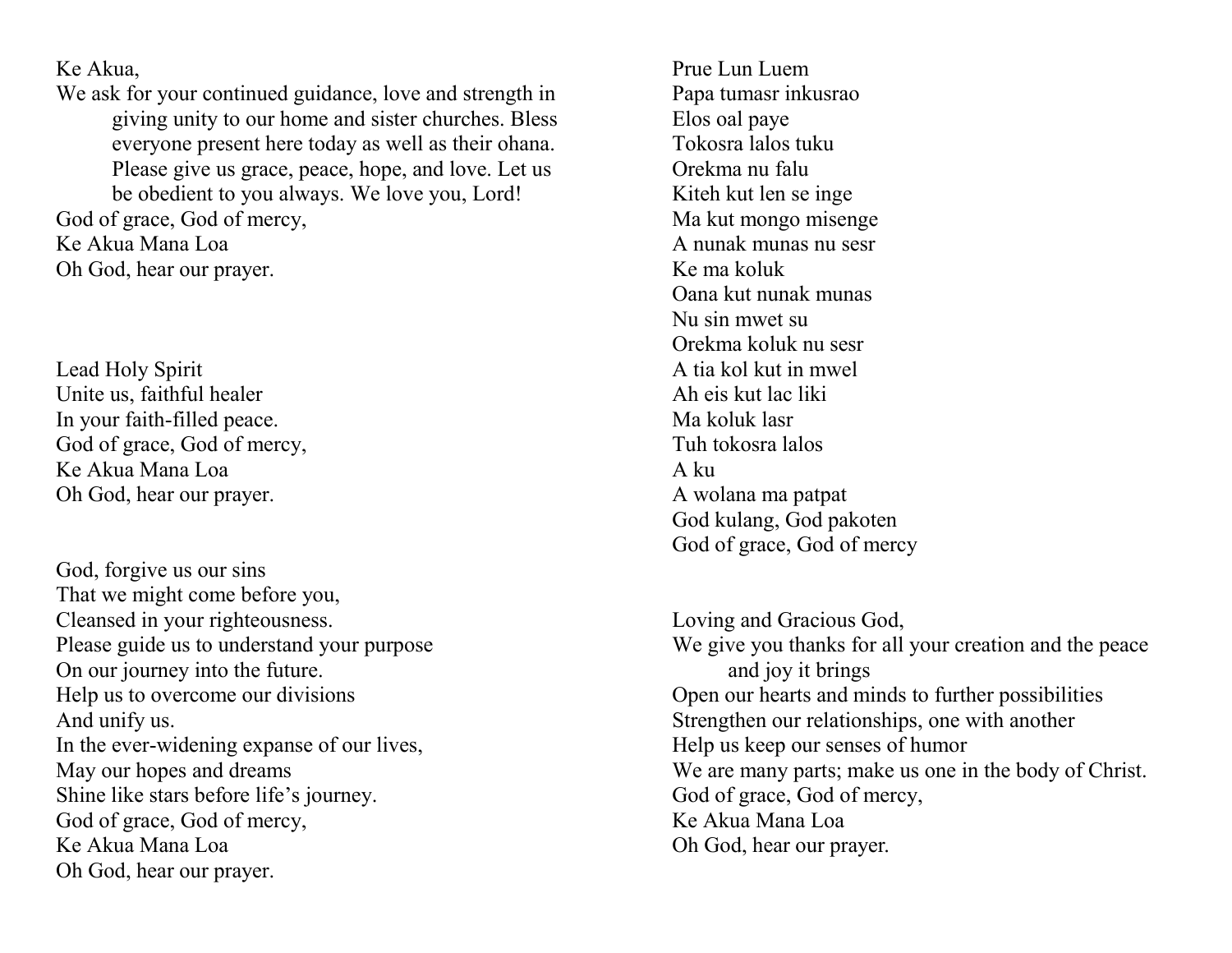Lord,

We ask you to heal anyone who is not feeling well in our

church that they may be ready for the work ahead. O God, guide our feeble steps along the journey.

- Please provide pastors for the many churches that need them, and help them move their churches forward. Also help the people to find worship facilities.
- O God, in your quiet approach, let us see and hear and understand the unexpected within each other to see our strengths and envision a future of a united church.
- We lay before you our agenda and take up your purpose and plans for this part of your vineyard to accomplish your heart's desire.

God of grace, God of mercy,

Ke Akua Mana Loa

Oh God, hear our prayer.

Generous God,

As we begin to move forward, guide our hearts and minds to be the church that you would have us be. Help us serve in love and respect and hold us to appreciate the diversity among us. Guide us on this journey to be stewards to all. Please open every door that no one can open, and close those that need to be closed so we can move on. God of grace, God of mercy, Ke Akua Mana Loa Oh God, hear our prayer.

Holy Spirit,

Open our hearts and ears to listen to your message.

- Bring previous strategic planning results into this process for insight, wisdom and guidance.
- Blow through us, displacing, dislodging fear and hesitation; rather, make the advantageous and bold to walk in your ways of love and peace.
- We pray for hearts and minds, for healing grace and reassurance for a transformation to nurture and sustain a loving future.
- We give thanks, O God, that you go before us to show us the ways to your future for us.
- God of grace, God of mercy,
- Ke Akua Mana Loa
- Oh God, hear our prayer.

Magnificent and Heavenly Father,

- We pray for your intervention through your Holy Spirit Thank you, Father, for your unfailing love God give us the understanding in what to support and what not to support and the wisdom to know the difference. That we all begin with love and end with love in all that we do. Remove our addictions Take us on a journey In your holy name God of grace, God of mercy, Ke Akua Mana Loa
- Oh God, hear our prayer.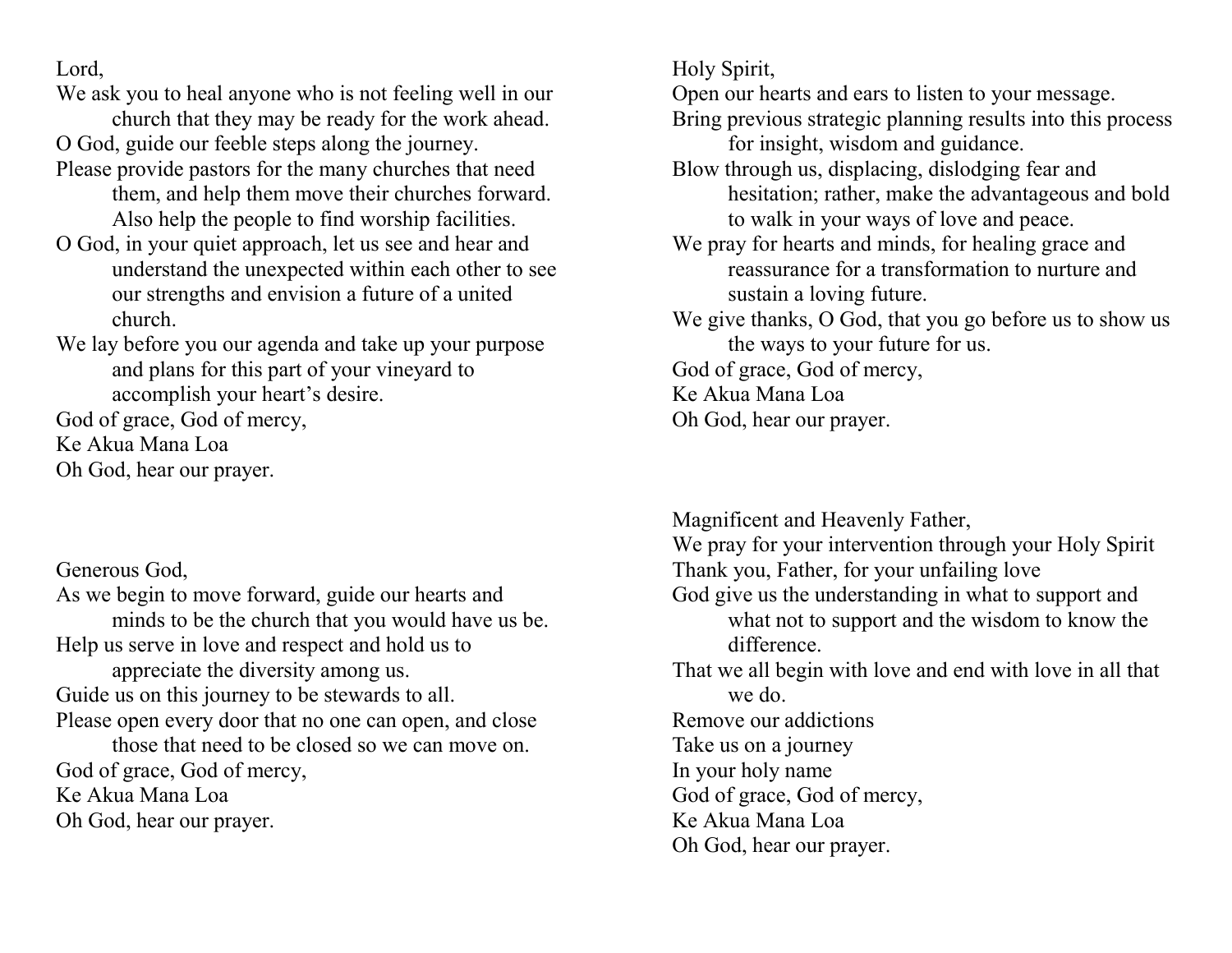Most gracious and loving God, Bind us together especially at this gathering.

Guide us in our activities

Lead us to unite our thoughts as we plan.

Help us as a conference to forgive one another, learn

from one another, listen to one another and work together.

Open our hearts and minds to discern your Holy Spirit. Let us be welcoming as you are.

Let the impossible become possible.

Oh God, help us to accept one another as you accept us. Be patient to forgive us being sinners.

Reveal to us your ways as we make our diversity into an open opportunity.

God of grace, God of mercy,

Ke Akua Mana Loa

Oh God, hear our prayer.

God of love and mercy, Creator and sustainer of heaven and earth, We praise your Holy name. Thank you for being my God and for loving me. Thank you for always providing for all my everyday needs and for your healing power in my life every day. God of grace, God of mercy, Ke Akua Mana Loa

Oh God, hear our prayer.

Living and gracious God,

Ke Akua Mana Loa,

- In your divine genius, you created us to be different, to be diverse.
- Help us to be a church where all voices are heard, where all views are respected, and all people are welcome and are safe to be open and true.
- In your wisdom, set us ablaze with your Spirit, and inspire us that the plan we create reflects your character.
- Unite us in your Spirit, inspired by your grace that we may welcome all, love all, and seek justice for all. God of grace, God of mercy,

Ke Akua Mana Loa

Oh God, hear our prayer.

E kane I ka wai ola Holo I ka lewa lani, kau ka eo ka ua I ka makahi Our loving and gracious Lord, You knew our needs before we did You are so big and great We honor and worship you We ask your wisdom, presence and guidance E Ke Akua, he oia i'o God of grace, God of mercy, Ke Akua Mana Loa